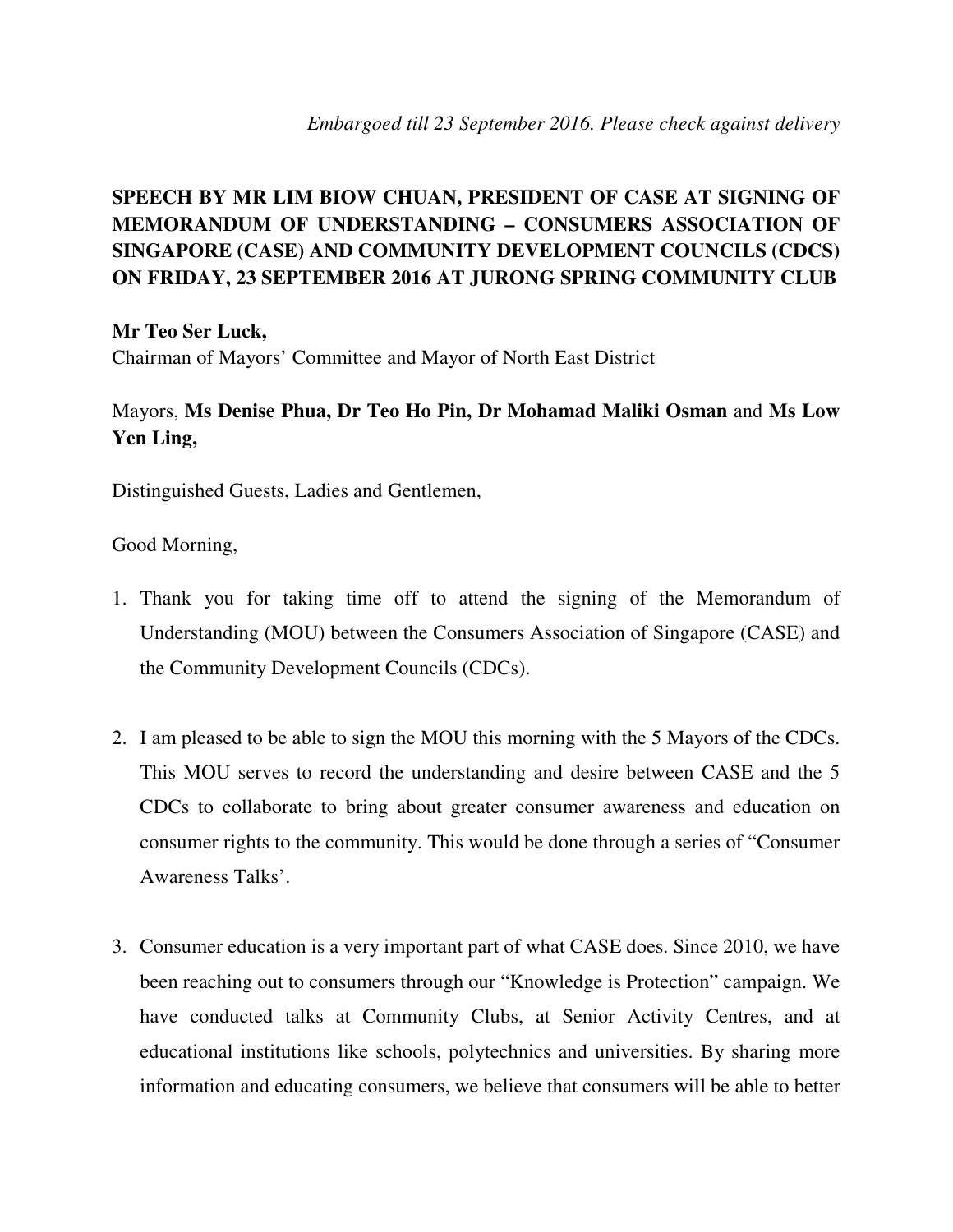protect themselves against errant retailers. Hence, this campaign seeks to empower consumers by educating them on their rights and responsibilities. Through these talks, we aim to share with consumers about the various consumer protection laws such as the Consumer Protection (Fair Trading) Act (CPFTA) and the Lemon Law. This will allow consumers to make a more informed purchase decision when transacting with a business.

- 4. Today's collaboration with the CDCs will reinforce our "Knowledge is Protection" campaign. It will provide an even better outreach out to a specific group of audience. We hope to be able to reach out to more senior citizens and heartlanders so that they can be made more aware of their rights as consumer. Thus, they would be better prepared when dealing with retailers and businesses who may not be consumerfriendly.
- 5. We intend to carry out at least 10 talks every year across the five CDCs in Singapore. If the collaboration works out, we will provide more resources to carry out more of such talks. For the coming year, CASE will focus on topics that are more relevant to consumers, such as renovation issues and how to deal with door-to-door sales people.
- 6. Our strategic partners, the Direct Selling Association of Singapore (DSAS) and the Singapore Renovation Contractors and Material Suppliers Association (RCMA) will show their support for this collaboration by voluntarily sending their own speakers to participate in the talks. They will highlight important considerations that consumers should be aware of when purchasing an item from a door-to-door sales person or engaging a renovation contractor.
- 7. For example, DSAS members offer a seven-days cooling-off period for their customers. This means that if you enter into contracts with DSAS members, they will allow you to reconsider the contract within 7 days of the contract. For renovation contracts, if you engage contractors who are part of a joint CaseTrust and RCMA accreditation scheme,